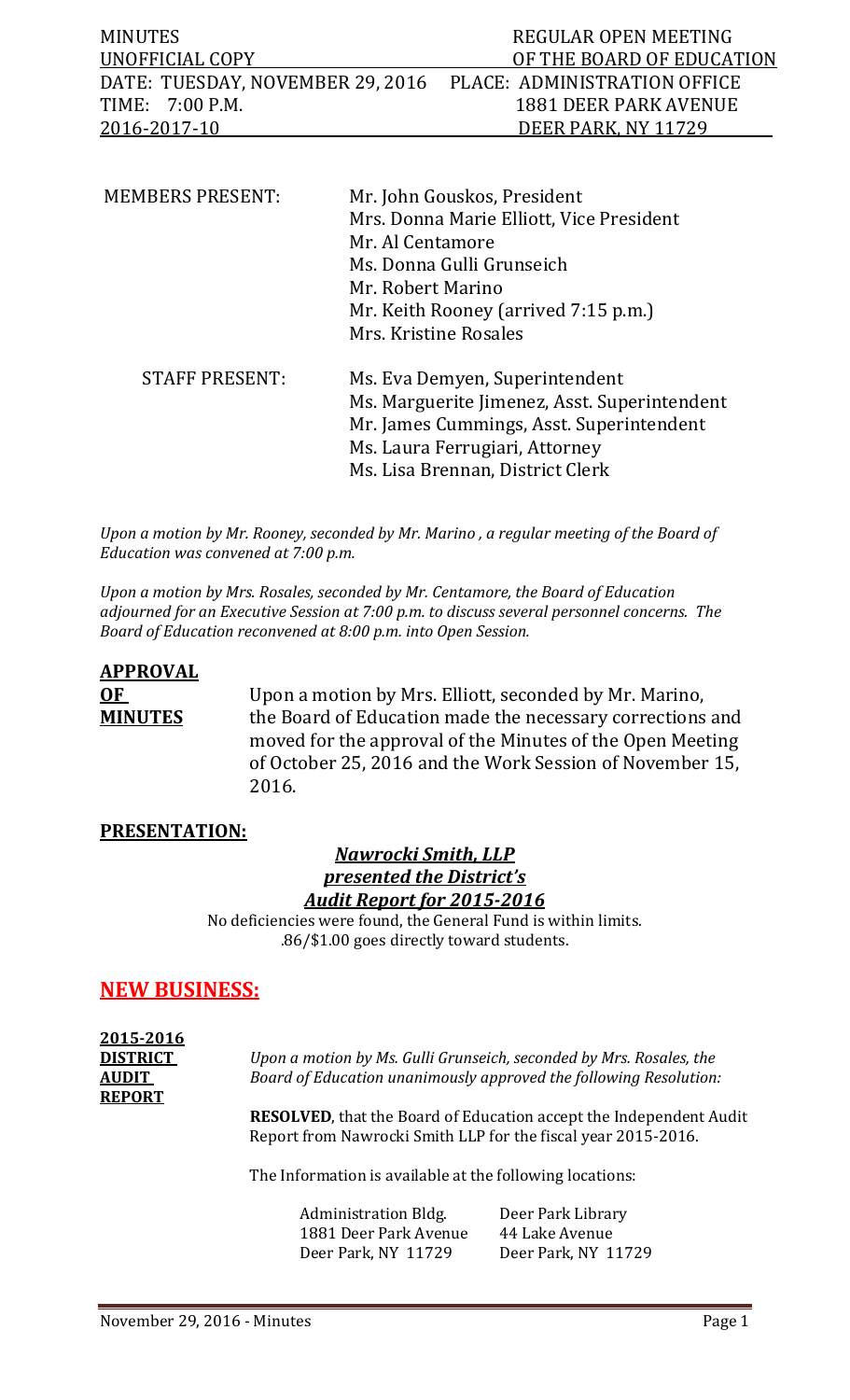| 2016-2017<br><b>BUDGET</b><br><b>CALENDAR</b>  | Upon a motion by Mr. Marino, seconded by Ms. Gulli Grunseich, the<br>Board of Education unanimously approved the following Resolution:<br><b>RESOLVED</b> , that the Board of Education approve the 2016-2017<br>Budget Calendar (attached).                                                                                                                                                                                                                                                                                                                                                                                                                                                                                                                                                                                                                                                                                                                   |
|------------------------------------------------|----------------------------------------------------------------------------------------------------------------------------------------------------------------------------------------------------------------------------------------------------------------------------------------------------------------------------------------------------------------------------------------------------------------------------------------------------------------------------------------------------------------------------------------------------------------------------------------------------------------------------------------------------------------------------------------------------------------------------------------------------------------------------------------------------------------------------------------------------------------------------------------------------------------------------------------------------------------|
| 2016-2017<br><b>HOMELESS</b><br><b>LIASONS</b> | Upon a motion by Mrs. Rosales, seconded by Mrs. Elliott, the Board of<br>Education unanimously approved the following Resolution:<br><b>RESOLVED</b> , that the following staff are approved as Homeless Liasons<br>for the 2016-2017 school year.<br>Mr. James Cummings - Asst. Superintendent for PPS<br>Mr. Jim Petti - District Attendance Teacher<br>Ms. Barbara Charity & Ms. Chenoa Ludwig - High School Social Worker's<br>Ms. Kara Hanson-Micucci, Mr. David Kessler, Ms. Amanda Luciano - HS Psychologist's<br>Ms. Kescha Correa - Robert Frost Social Worker<br>Ms. Iris Marchon - Robert Frost Psychologist<br>Ms. Carol Miller-Douglas - John F. Kennedy Social Worker<br>Ms. Michelle Cangelosi - John F. Kennedy Psychologist<br>Ms. Francine Fair - John Quincy Adams Social Worker<br>Ms. Theresa Ceruti - John Quincy Adams Psychologist<br>Ms. Andrea Nelson-Williams - May Moore Social Worker<br>Mr. Scott Agnew - May Moore Psychologist |

# **SECOND READING OF POLICIES**

**AND** *Upon a motion by Mr. Rooney, seconded by Ms. Gulli Grunseich, the*  **APPROVAL** *Board of Education unanimously approved the following Resolution:*

> **RESOLVED,** that the Board of Education approve the following policies as accepted and adopted by the Board of Education and placed in the Board of Education policy manual.

- #0110 Prohibition Against Sexual Misconduct
- #1900 Parent and Family Engagement
- #4325 Academic Intervention Services
- #5100 Student Attendance
- #6645 Capital Assets Accounting

**DESTRUCTION OF BALLOTS FROM THE MAY 17, 2016 AND ELECTION**

**ANNUAL** *Upon a motion by Mrs. Elliott, seconded by Mr. Centamore, the Board of*  **BUDGET VOTE** *Education unanimously approved the following Resolution:*

> **RESOLVED,** that pursuant to Education Law Section 2034(6)(b), the Board of Education hereby authorizes the District Clerk to unseal and open the ballot boxes and to destroy all the ballots contained therein, together with the unused ballots from the May 17, 2016 Annual District Budget Vote.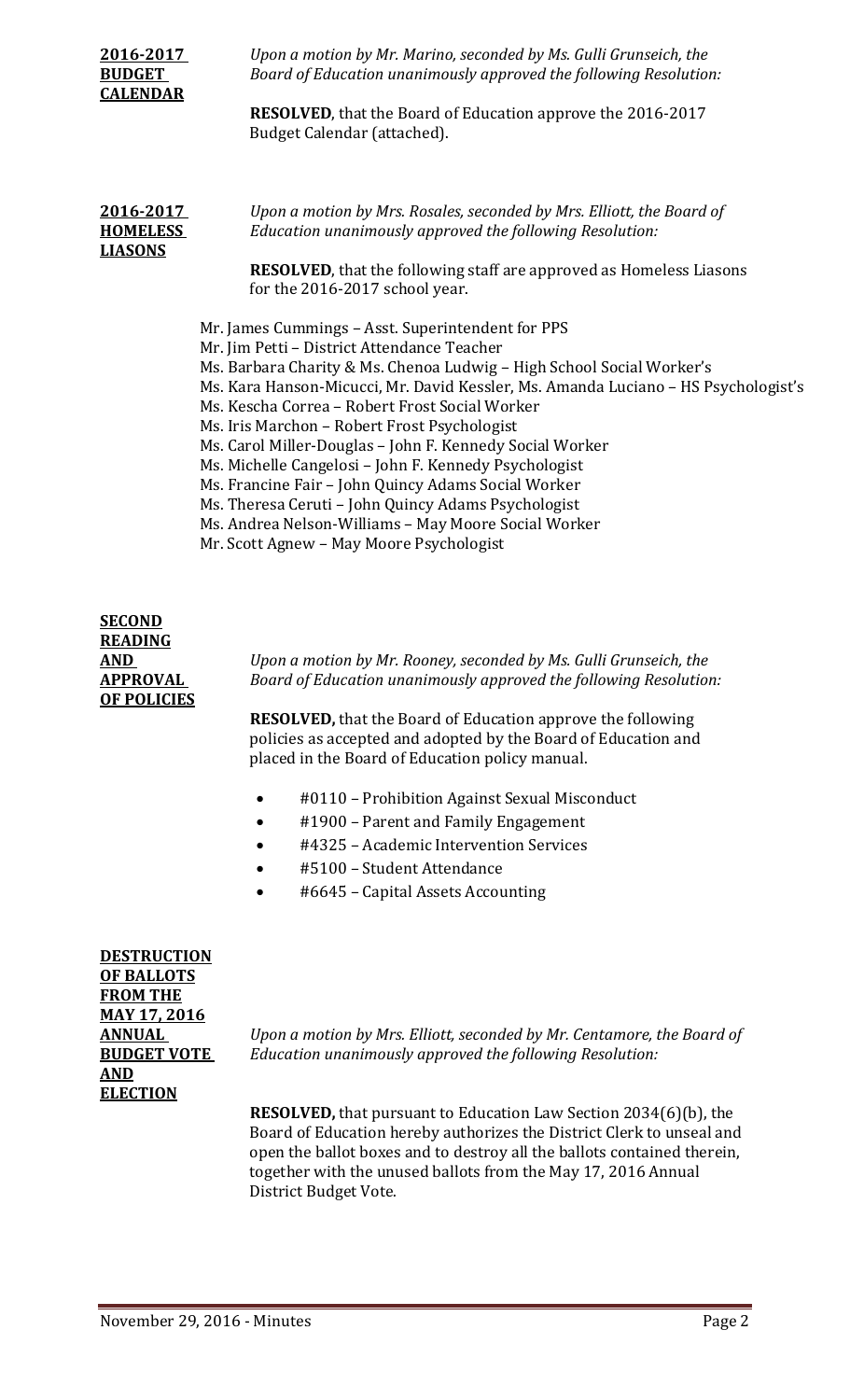# **MONETARY DONATION FROM SHOPAROO SCHOOL**

**TO JOHN F.** *Upon a motion by Mrs. Elliott, seconded by Mrs. Rosales, the Board of* **KENNEDY** *Education unanimously approved the following Resolution:*

> **RESOLVED**, that the Board of Education accept a donation from Shoparoo of \$188.59 to be deposited in the JFK Spirit Account.

# **SCHOOL TAX EXEMPTION**

#### **FOR VETERANS** – Upon a motion by Ms. Gulli Grunseich, seconded by Mrs. Rosales, the **COLD WAR** Board of Education approved the following Resolution: **COLD WAR** Board of Education approved the following Resolution:<br>**EXEMPTION ABSTAIN - Mr. Roonev. Mr. Marino & Mrs. Ell EXEMPTION ABSTAIN – Mr. Rooney, Mr. Marino & Mrs. Elliott**

**RESOLVED**, that pursuant to NYS Real Property Tax Law section 458-b ("the law"), effective immediately, all qualified individuals who make application in accordance with the law, shall be granted the same benefits and to the same extent as granted by the Town of Babylon, and it is further

Resolved, that nothing contained herein shall prevent the Board of Education from at any time increasing, decreasing, modifying, maintaining or discontinuing this exemption irrespective of action which may be taken by the Town of Babylon.

# **PROPERTY**

**TAX CAP** *Upon a motion by Mrs. Elliott, seconded by Mr. Rooney, the Board of*  **LEGISLATION** *Education unanimously approved the following Resolution:*

> **Whereas**, on June 20, 2011 Governor Andrew Cuomo singed the Property Tax Cap Legislation into law;

Whereas, Chapter 97 of the Laws of 2011 established a tax levy limit (generally referred to as the tax cap) that affects all local governments (including counties, cities, towns, villages and fire districts) and school districts in New York State;

Whereas, the 2017-2018 budget cycle will mark the sixth year of the tax cap;

Whereas, this law was initially publicized as a 2% tax levy cap;

Whereas, under this law, the property taxes levied by affected local governments and school districts generally cannot increase by more than 2 percent, or the rate of inflation, whichever is lower;

Whereas, for the first two years under this law the rate of inflation was greater than 2%;

Whereas, for the last three years under the law, the rate of inflation has been less than 2%;

Whereas, for the 2016-2017 school year, the tax cap was set at 0.12%, or essentially zero;

Whereas, for the 2017-2018 budget cycle, the New York State Comptroller has forecasted the rate of inflation to be about 1%, thus resulting in the fourth consecutive year below 2%;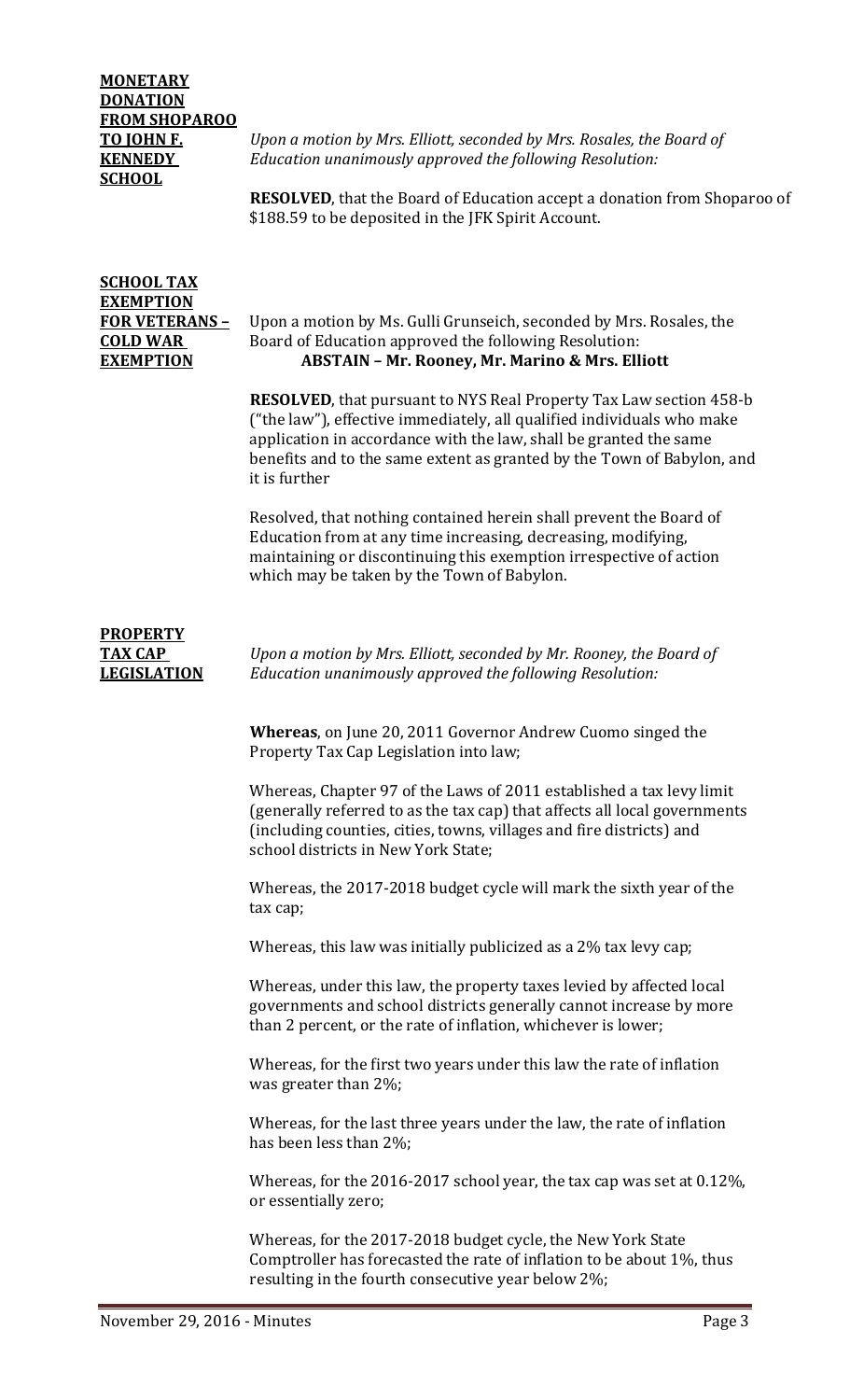Whereas, a fluctuating tax cap has made long-range fiscal planning and budgeting all but impossible;

Whereas, a 1% increase in the Deer Park Union Free School District tax levy would only support an increase of roughly \$682,000,

Whereas, the State of New York is forecasting a 8.5% increase in healthcare for 2017, which will result in a budgetary increase in excess of \$1.2 million and thus by itself far exceeds Deer Park's allowable levy increase under the cap;

Whereas, the Deer Park Union Free School District as a serviceoriented entitle has approximately 80% of its' budget comprised of salary and benefits for employees who support services and programs for students;

Whereas, for the 2017-2018 school year, the Deer Park Union Free School District would have no choice but to decrease services, programs, and other student offerings in order to comply with a 1% levy cap;

Be it resolved, that the Deer Park Union Free School District Board of Education calls upon Governor Cuomo and our State Legislators to remove the connection between the tax cap and the rate of inflation, thus resulting in a 2% tax levy cap.

# **APPOINTMENT**

**OF DISTRICT** *Upon a motion by Mrs. Rosales, seconded by Mr. Centamore, the Board* **OFFICERS** *of Education unanimously approved the following Resolution:*

> **RESOLVED,** that the following staff be approved as District Officers as of December 1, 2016 and for the remainder of the 2016-2017 school year:

- (a) District Treasurer Renee Pappone
- (b) Second Deputy Treasurer Lynda Emig

**APPROVAL** *Upon a motion by Mrs. Elliott, seconded by Mr. Centamore,*  **OF** *the Board of Education approved the following Schedules* **SCHEDULES** *collectively:*

\***ABSTAIN – Mr. Marino from Schedule – TTPA – Temporary Assignment**

# **NON-INSTRUCTIONAL**

#### **SCHEDULE -- NN --APPOINTMENTS (Non-Instructional)**

#### **Carey LaCalamita**

Deer Park High School<br>Position: Provisi Provisional School Attendance Aide<br>\$17,490 Salary/Step:<br>Effective Effective 11/28/2016 Salary prorated at \$12,576.16

#### **Renee Pappone**

District Office<br>Position: Principal Account Clerk<br>\$56,714 Salary/Step: Effective 11/14/2016 Salary prorated at \$35,992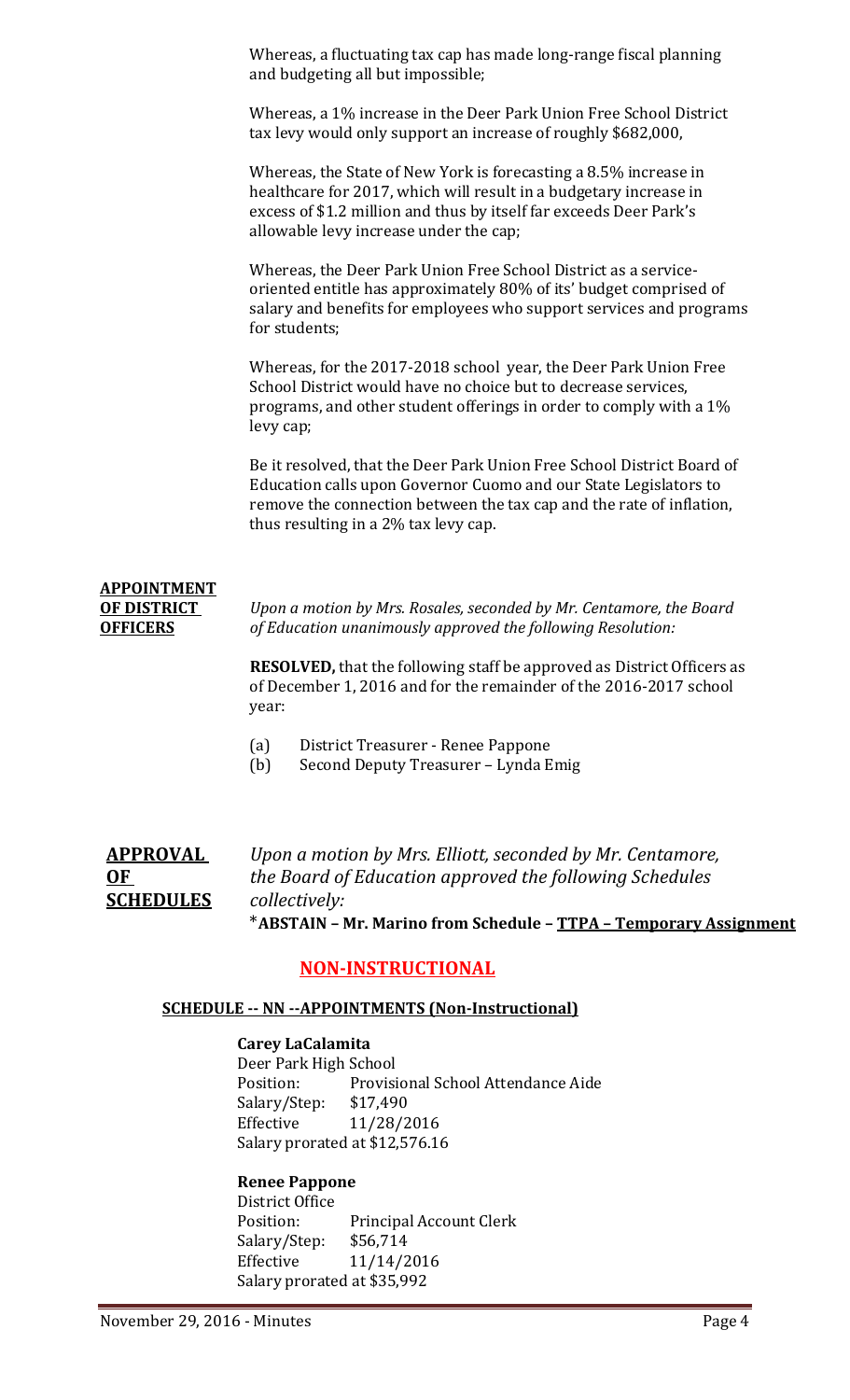#### **SCHEDULE -- NNPS --PER DIEM SUBSTITUTES (Non-Instructional)**

#### **Patricia Forte-Williams**

District Wide Substitute Clerical<br>\$12/hour Salary/Step:<br>Effective Effective 11/2/2016

# **Susan Garcia**

District Wide Substitute Non-Instructional Aide<br>\$9.00/hr Salary/Step:<br>Effective Effective 11/9/2016

#### **Gerald Gilbert**

District Wide B & G Substitute<br>\$10.50/hour Salary/Step:<br>Effective Effective 11/2/2016

#### **Denise Mastrangelo**

District Wide Substitute Clerical<br>\$12/hour Salary/Step:<br>Effective Effective 10/26/2016

#### **Irene Moschouris**

District Wide Substitute Non-Instructional Aide<br>\$9/hour Salary/Step:<br>Effective Effective 11/23/2016 Reinstate as substitute aide

#### **Tracie Reina**

District Wide Substitute Non-Instructional Aide<br>\$9.00/hr Salary/Step:<br>Effective Effective 11/9/2016

#### **Melissa Serrell**

District Wide Substitute Clerical<br>\$12/hour Salary/Step:<br>Effective Effective 11/2/2016

#### **Joanna Tarzi**

District Wide Substitute Clerical<br>\$12/hour Salary/Step:<br>Effective Effective 11/23/2016

#### **SCHEDULE -- OO --RESIGNATIONS / RETIREMENTS / REMOVALS / TERMINATIONS (Non-Instructional)**

#### **Thomas Anatra**

Memorial<br>Position: Groundsman Salary/Step:<br>Effective Effective 11/15/2016 Resignation for the purpose of retirement. No outstanding obligation to the district.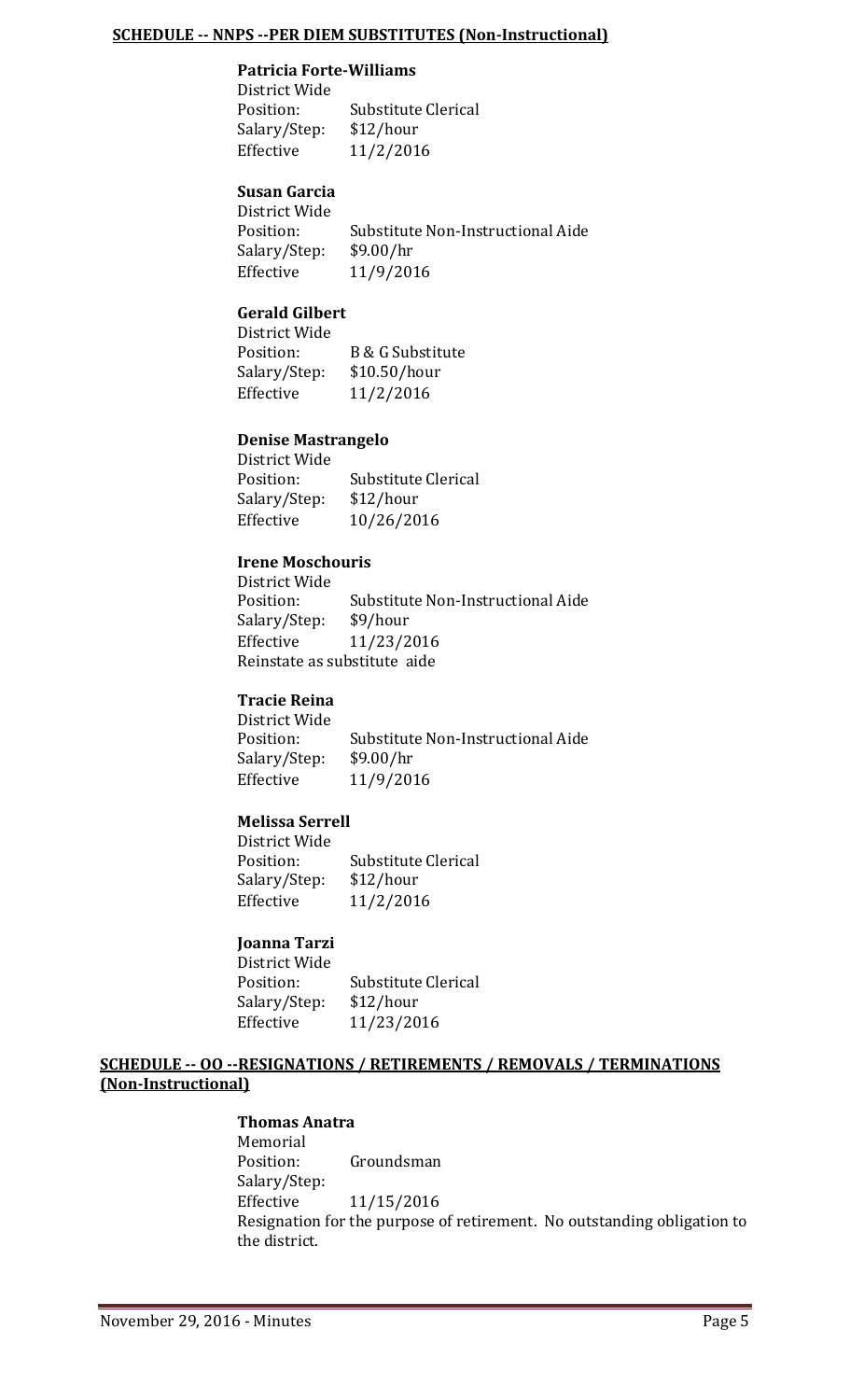#### **Thomas Helmstadt**

John F Kennedy Intermediate School<br>Position: Night Custodian Night Custodian Salary/Step:<br>Effective Effective 1/31/2017 Resignation for the purpose of RETIREMENT. No outstanding obligation to the district.

#### **Susan McCann-Crescenzo**

Deer Park High School<br>Position: Attend Attendance Aide Salary/Step:<br>Effective Effective 11/28/2016 Resignation. No outstanding obligation to the district.

#### **Joanne Zinck**

District Wide<br>Position: School Nurse Salary/Step: Effective 11/9/2016 Termination. No outstanding obligation to the district.

#### **SCHEDULE -- QQ --LEAVES OF ABSENCE (Non-Instructional)**

#### **Thomas Anatra**

Memorial<br>Position: Groundsman Salary/Step:<br>Effective Effective 10/20/2016 - 11/21/2016 Extension of Unpaid Medical LOA (WC)

#### **Susan Cangelosi**

Transportation<br>Position: **Bus Driver** Salary/Step:<br>Effective Effective 11/7/2016 - 11/18/2016 11/7/16-11/13/16 Paid Medical LOA (FMLA) 11/16/16-11/18/16 Unpaid Medical LOA (FMLA)

#### **Lisa Depre**

May Moore School<br>Position: No Non-Instructional Cafeteria Aide Salary/Step: Effective 11/1/2016 - 12/1/2016 Extension of Unpaid Medical LOA

#### **James Kerr**

Transportation<br>Position: **Bus Driver** Salary/Step:<br>Effective Effective 10/26/2016 - 12/6/2016 Extension of Unpaid Medical LOA (WC)

#### **Linda Martinez**

District Office **Account Clerk Typist** Salary/Step:<br>Effective Effective 12/21/2016 - 2/3/2017 12/21/16-1/24/17 Paid Maternity LOA (FMLA) 1/25/17-2/3/17 Unpaid Maternity LOA (FMLA)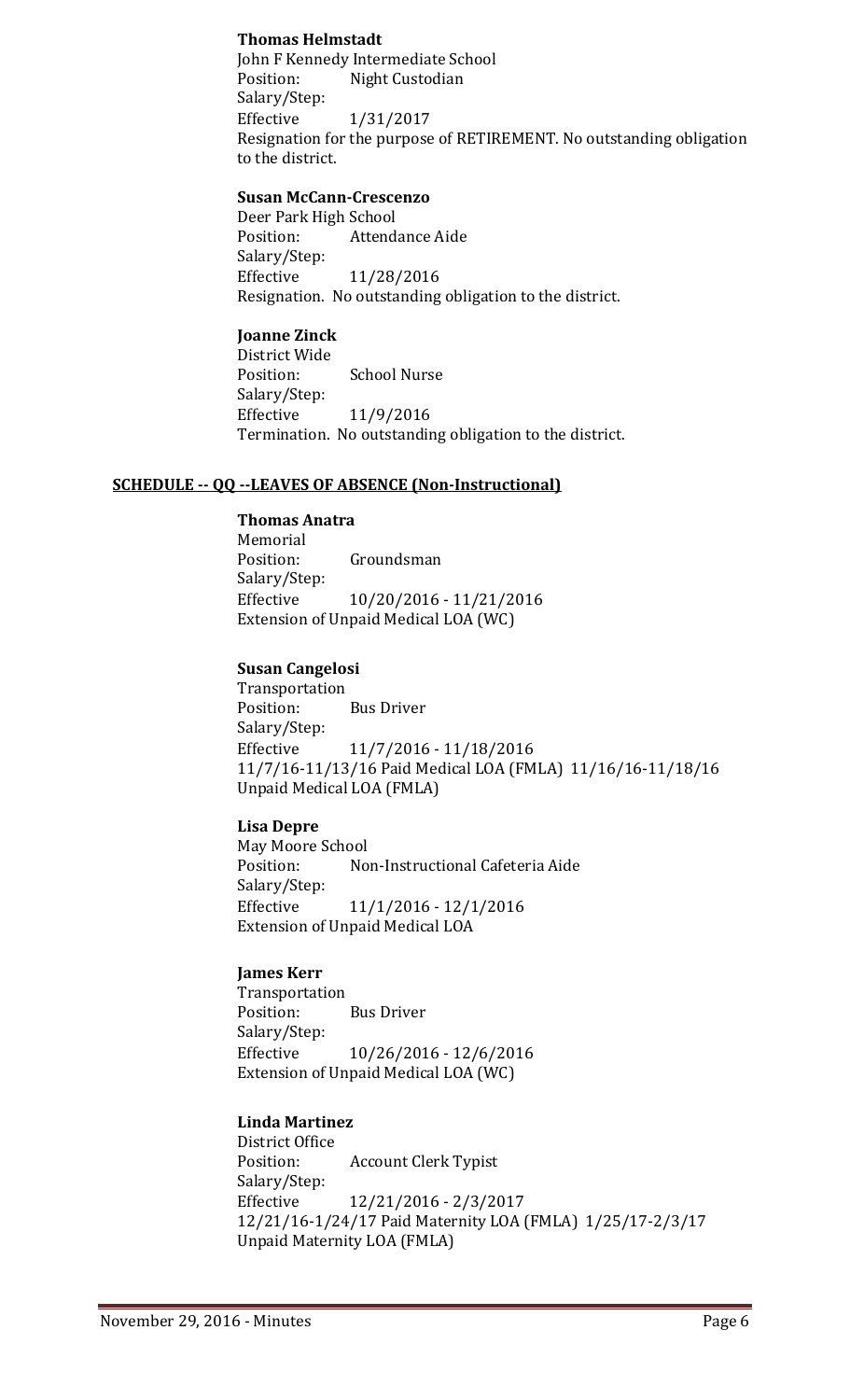#### **Michael McEvoy**

Memorial<br>Position: Groundsman Salary/Step:<br>Effective Effective 11/15/2016 - 11/16/2016 Extension of Unpaid Medical LOA (WC)

#### **Masy Nicholson**

May Moore School Position: Salary/Step:<br>Effective Effective 10/29/2016 - 11/23/2016 Extension of Unpaid Medical LOA (FMLA)

#### **Frank Patruno**

Transportation<br>Position: **Bus Driver** Salary/Step:<br>Effective Effective 10/11/2016 - 12/23/2016 Unpaid Medical LOA (FMLA)

#### **Elaine Saal**

John F Kennedy Intermediate School<br>Position: Non-Instructional Ca Non-Instructional Cafeteria Aide Salary/Step:<br>Effective Effective 10/22/2016 - 12/1/2016 Extension of Unpaid Medical LOA (FMLA)

#### **Paul Vultaggio**

Memorial<br>Position: Groundsman Salary/Step: Effective 11/1/2016 - 12/12/2016 Extension of Unpaid Medical LOA (WC)

#### **Dennis Walker**

Transportation<br>Position: **Bus Driver** Salary/Step:<br>Effective Effective 10/17/2016 - 11/23/2016 10/17/16-10/28/16 Paid Medical LOA (FMLA) 10/29/16-11/23/16 Unpaid Medical LOA (FMLA)

#### **SCHEDULE -- TRN --TRANSFERS (Non-Instructional)**

**Holly Giovi** May Moore School<br>Position: Reg Registered Nurse Salary/Step: Effective 11/7/2016 Temporary transfer from RF to MM to fill a leave

#### **SCHEDULE -- W --211 WAIVERS (Non-Instructional)**

#### **Steven Levy**

Transportation **Bus Driver** Salary/Step:<br>Effective Effective 1/1/2017 - 12/31/2018 Extension of present waiver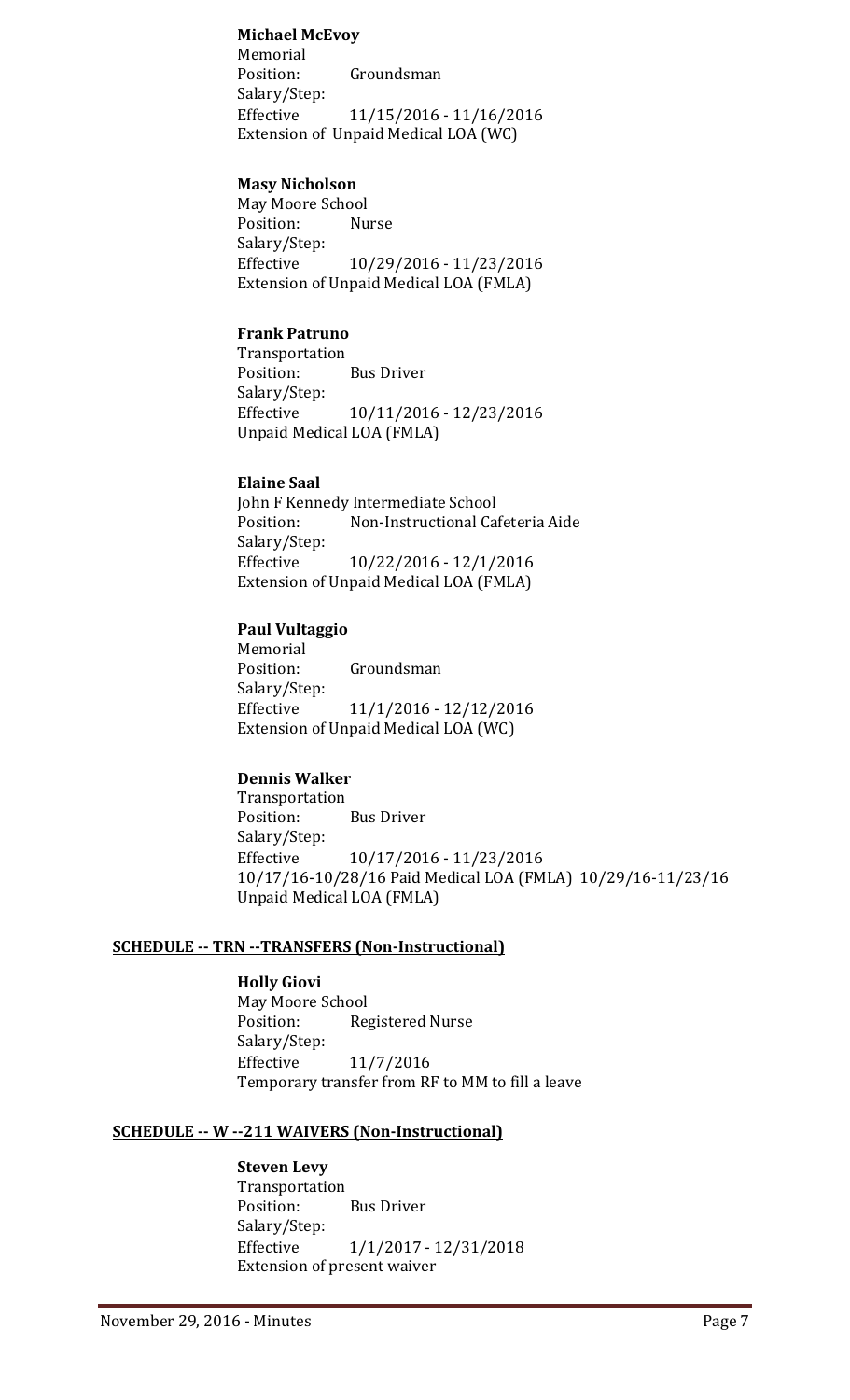# **INSTRUCTIONAL**

#### **SCHEDULE -- LR --LONG TERM SUBSTITUTE / LEAVE REPLACEMENT (LR) APPOINTMENTS (Instructional)**

#### **Michelle Ngai**

John Quincy Adams School<br>Position: Leave Repla Position: Leave Replacement (LTS) Elem Reading Teacher<br>Salary/Step: \$61,524 MA/Step 1 Salary/Step: \$61,524 MA/Step 1<br>Effective 10/29/2016 - 1/27/2017 Effective 10/29/2016 - 1/27/2017 Salary prorated at \$16,919

#### **SCHEDULE -- NPS --PER DIEM SUBSTITUTES (Instructional)**

#### **Mario Fiore**

District Wide Per-Diem Substitute Teacher/Substitute T.A.<br>\$110/\$70 day Salary/Step:<br>Effective Effective 11/30/2016 Certification: Physical Education

#### **Jennifer Sclar**

District Wide<br>Position: Per-Diem Substitute Teacher<br>\$110/day Salary/Step:<br>Effective Effective 11/23/2016 Certification: Childhood Ed 1-6

#### **SCHEDULE -- NS --PERMANENT SUBSTITUTES (Instructional)**

#### **Tracey Hagen**

John F Kennedy Intermediate School<br>Position: Permanent Substitute Permanent Substitute Teacher<br>\$125/day Salary/Step: Effective 11/9/2016 - 5/31/2017

#### **SCHEDULE -- O --RESIGNATIONS / RETIREMENTS / REMOVALS / TERMINATIONS (Instructional)**

#### **Peter Miele** Deer Park High School<br>Position: Permai Permanent Substitute Teacher Salary/Step: Effective 10/27/2016 Resignation as permanent substitute. Remain as per-diem substitute teacher.

#### **SCHEDULE –P—TENURE APPOINTMENTS (instructional)**

#### **Ashley Lovett**

May Moore School Position: ESL Teacher Salary/Step: Budget Code: Effective Date(s): 9/1/2014-1/6/2017 Tenure Date: January 7, 2017

#### **Brian Norton** Deer Park High School Position: Associate Principal Salary/Step: Budget Code: Effective Date(s): 1/6/2014 – 1/5/2017 Tenure Date: January 6, 2017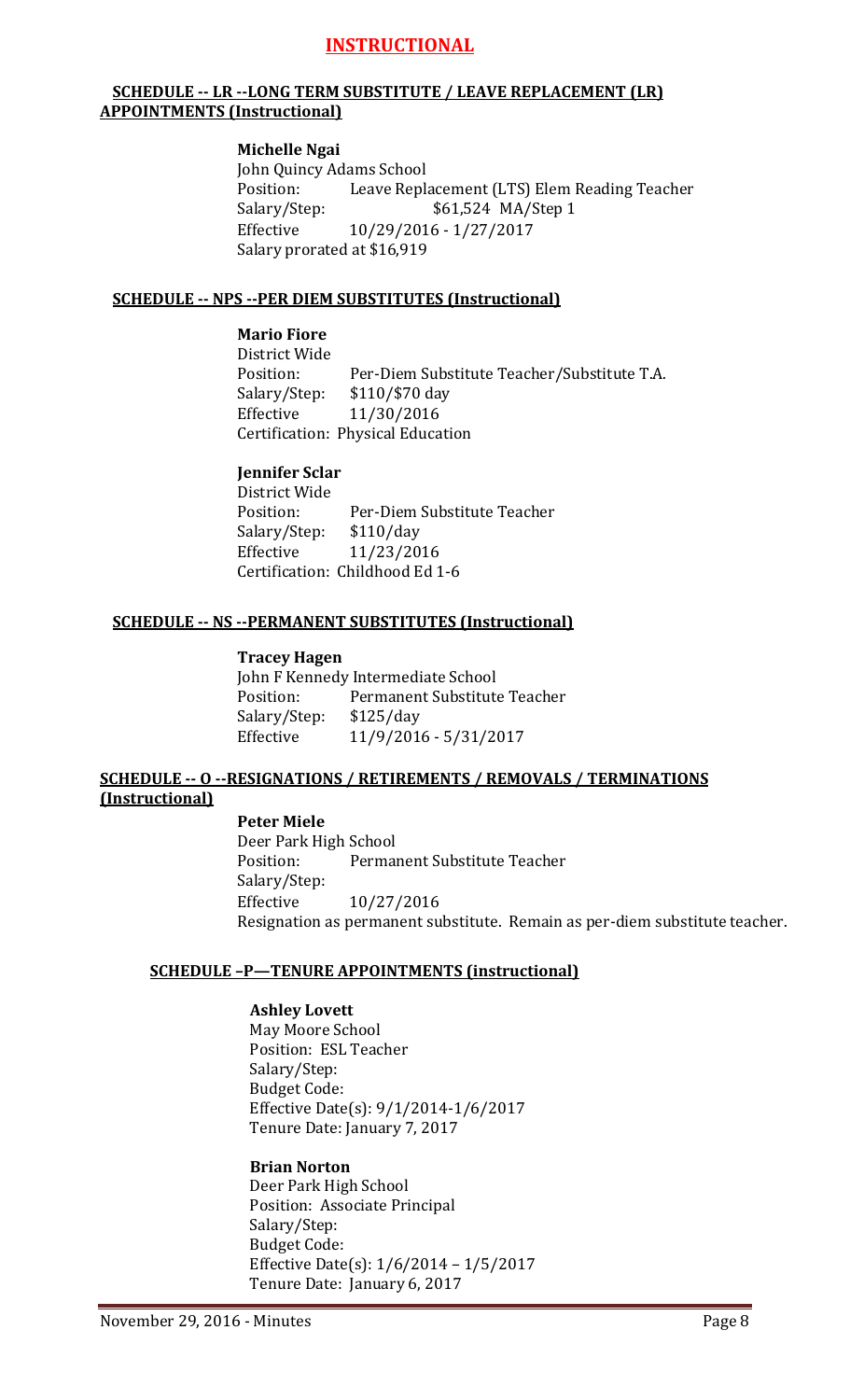#### **Ann Marie Parks**

Robert Frost Middle School Position: Teaching Assistant Salary/Step: Budget Code: Effective Date(s): 3/10/2014 – 3/9/2017 Tenure Date: March 10, 2017

#### **SCHEDULE -- Q --LEAVES OF ABSENCE (Instructional)**

#### **Aida Buckley**

Robert Frost Middle School<br>Position: Teaching As **Teaching Assistant** Salary/Step:<br>Effective Effective 11/5/2016 - 12/2/2016 Extension of Unpaid Medical LOA (WC)

#### **Elissa Connell**

John Quincy Adams School<br>Position: Elementary **Elementary Teacher** Salary/Step: Effective 10/29/2016 - 1/27/2017 Remainder of Unpaid Child Rearing Leave

#### **Jeanne Kozlowsky**

Deer Park High School Associate Principal Salary/Step:<br>Effective Effective 1/3/2017 - 2/10/2017 Paid Maternity LOA (FMLA)

#### **Elissa Lynch**

May Moore School<br>Position: Ele **Elementary Teacher** Salary/Step:<br>Effective Effective 11/14/2016 - 12/23/2016 Paid Medical LOA (FMLA)

#### **Lauren McHugh Bonin**

May Moore School<br>Position: Spe Special Education Teacher Salary/Step: Effective 11/8/2016 - 12/16/2016 CHANGE of Dates for Paid Maternity LOA (FMLA)

#### **Holly O'Donnell**

Robert Frost Middle School<br>Position: Physical Edi Physical Education Teacher Salary/Step:<br>Effective Effective 11/8/2016 - 11/9/2016 Extension of Paid Medical LOA (FMLA)

#### **Gina Palasciano**

District Wide World Language & ENL Curriculum Associate Salary/Step: Effective 11/3/2016 - 11/23/2016 Extension of Paid Medical LOA (WC)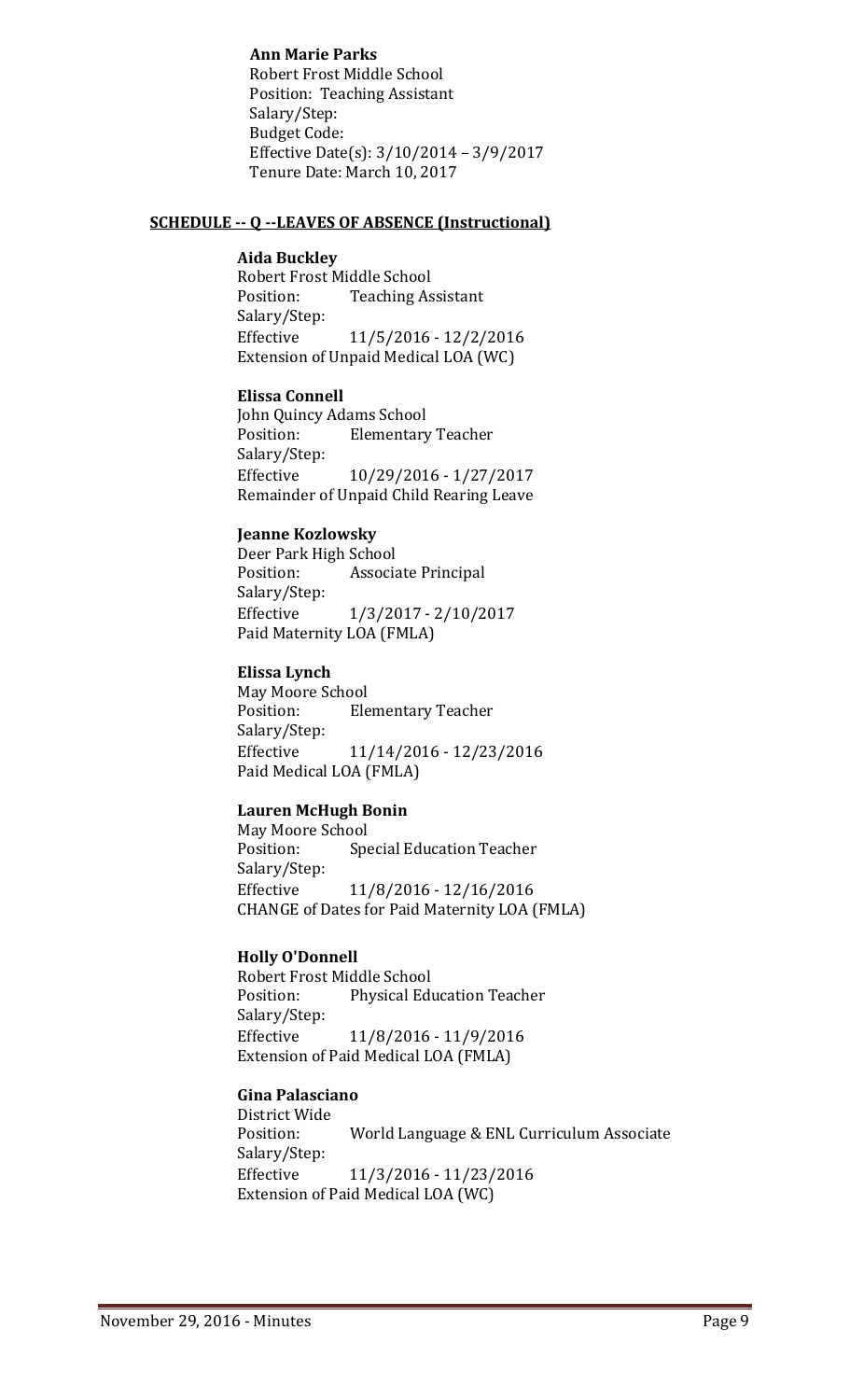#### **Sean Price**

Deer Park High School<br>Position: Teachi **Teaching Assistant** Salary/Step:<br>Effective Effective 1/29/2017 - 6/30/2017 Unpaid Leave of Absence to complete student teaching requirement

#### **Rosanna Shooshtary**

May Moore School<br>Position: Rea Reading Teacher Salary/Step: Effective 11/7/2016 - 11/23/2016 Paid Medical LOA (FMLA)

#### **Denise Vadala**

John Quincy Adams School<br>Position: Elementary **Elementary Teacher** Salary/Step:<br>Effective Effective 11/9/2016 - 11/23/2016 Paid Medical LOA (FMLA)

#### \* **SCHEDULE -- TTPA --TEMPORARY ASSIGNMENT (Instructional) \*ABSTAIN – Mr. Marino**

#### **Marcella Biordi**

District Wide Title 3 ENL Parent Academy Teacher<br>\$68.44/hour Salary/Step: Effective 9/1/2016 - 6/30/2017 4 sessions/2hours each session Grant Funded

#### **Megan Boccard**

District Wide Position: Title 3 ENL Parent Academy Teacher<br>Salary/Step: \$68.44/hour Salary/Step: \$68.44/hour<br>Effective 9/1/2016 - 6 Effective 9/1/2016 - 6/30/2017 4 sessions/2hours each session Grant Funded

#### **Michelle Champlin**

Robert Frost Middle School<br>Position: Title 3 ENL Position: Title 3 ENL Readers Book Club Advisor<br>Salary/Step: \$495.73/Unit 3 Units \$495.73/Unit Effective 11/1/2016 - 5/15/2017 Grant Funded

#### **Rebecca Corbin**

John F Kennedy Intermediate School<br>Position: Title 3 Grant Funded Title 3 Grant Funded ENL After School Homework Helpers Teacher<br>Salary/Step: \$68.44/hour Salary/Step: Effective 10/26/2016 - 6/30/2017

#### **Kevin Dluginski**

Robert Frost Middle School<br>Position: Title 3 ENL Title 3 ENL Homework Helpers Teacher<br>\$68.44/hour Salary/Step: Effective 10/26/2016 - 6/30/2017 Grant Funded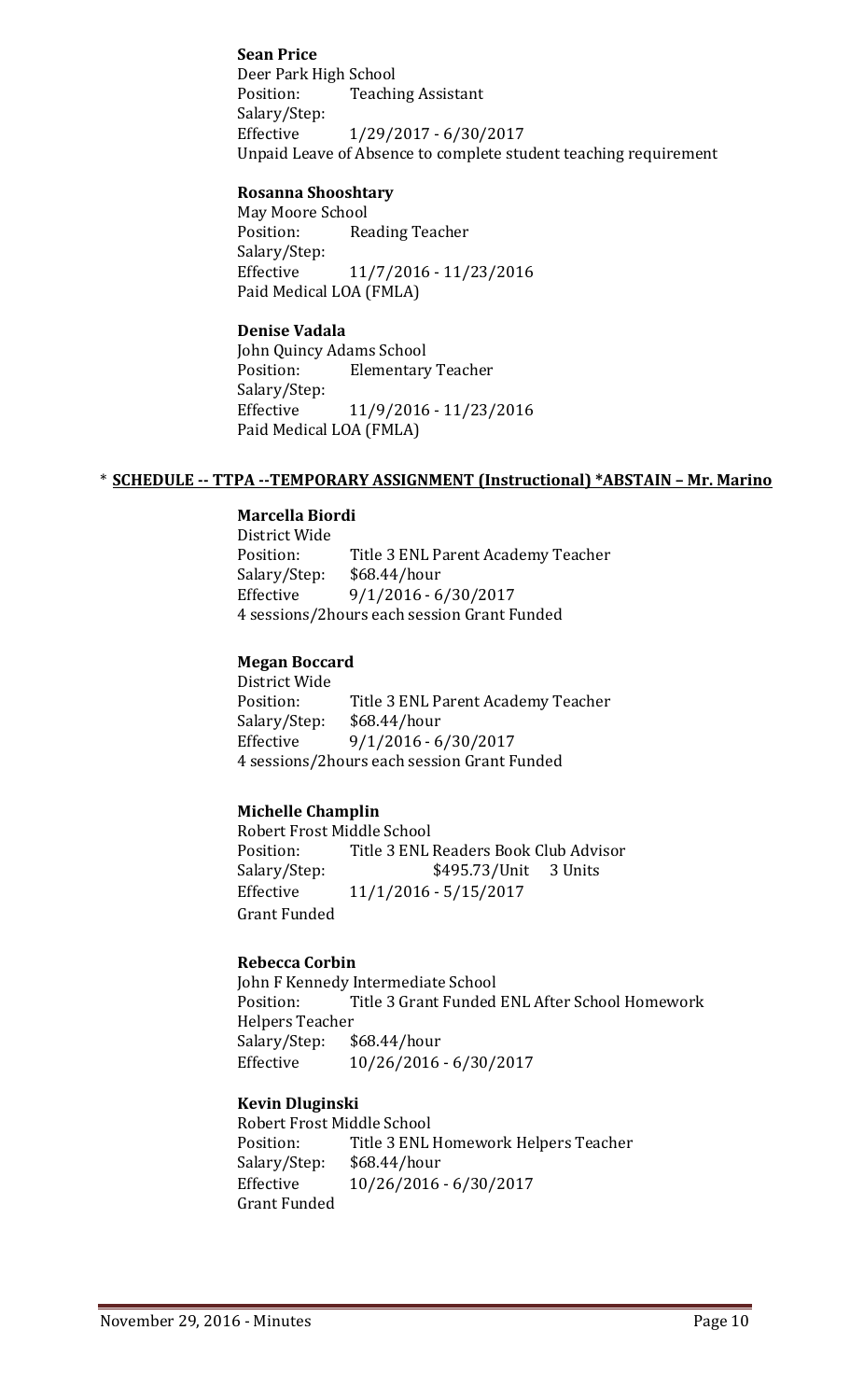#### **Danielle Finocchiaro**

District Wide<br>Position: Position: Title 3 ENL Parent Academy Teacher<br>Salary/Step: \$68.44/hour  $$68.44/hour$ Effective 9/1/2016 - 6/30/2017 4 sessions/2hours each session Grant Funded

#### **Elisabeth Gleason**

Deer Park High School<br>Position: Title 3 Title 3 ENL Homework Helpers Teacher<br>\$68.44/hour Salary/Step:<br>Effective Effective 10/26/2016 - 6/30/2017 Grant Funded

#### **Ashley Lovett**

District Wide Title 3 ENL Parent Academy Teacher<br>\$68.44/hour Salary/Step: Effective 9/1/2016 - 6/30/2017 4 sessions/2hours each session Grant Funded

#### **Anna Marino**

John F Kennedy Intermediate School<br>Position: After School Social Sk After School Social Skills T.A.<br>\$16/hour Salary/Step: Effective 9/1/2016 - 6/30/2017

#### **Joanne Pendzinski**

John F Kennedy Intermediate School<br>Position: After School Social Sk After School Social Skills T.A.<br>\$16/hour Salary/Step:<br>Effective Effective 9/1/2016 - 6/30/2017

#### **Dina Peragine**

District Wide Title 3 Study Buddy Advisor<br>\$495.73/Unit Salary/Step: Effective 1/1/2016 - 5/15/2017 1 Unit, Grant Funded

#### **Vanessa Pizzo**

District Wide Position: Title 3 ENL Parent Academy Teacher<br>Salary/Step: \$68.44/hour Salary/Step: \$68.44/hour<br>Effective 9/1/2016 - 6 Effective 9/1/2016 - 6/30/2017 4 sessions/2hours each session Grant Funded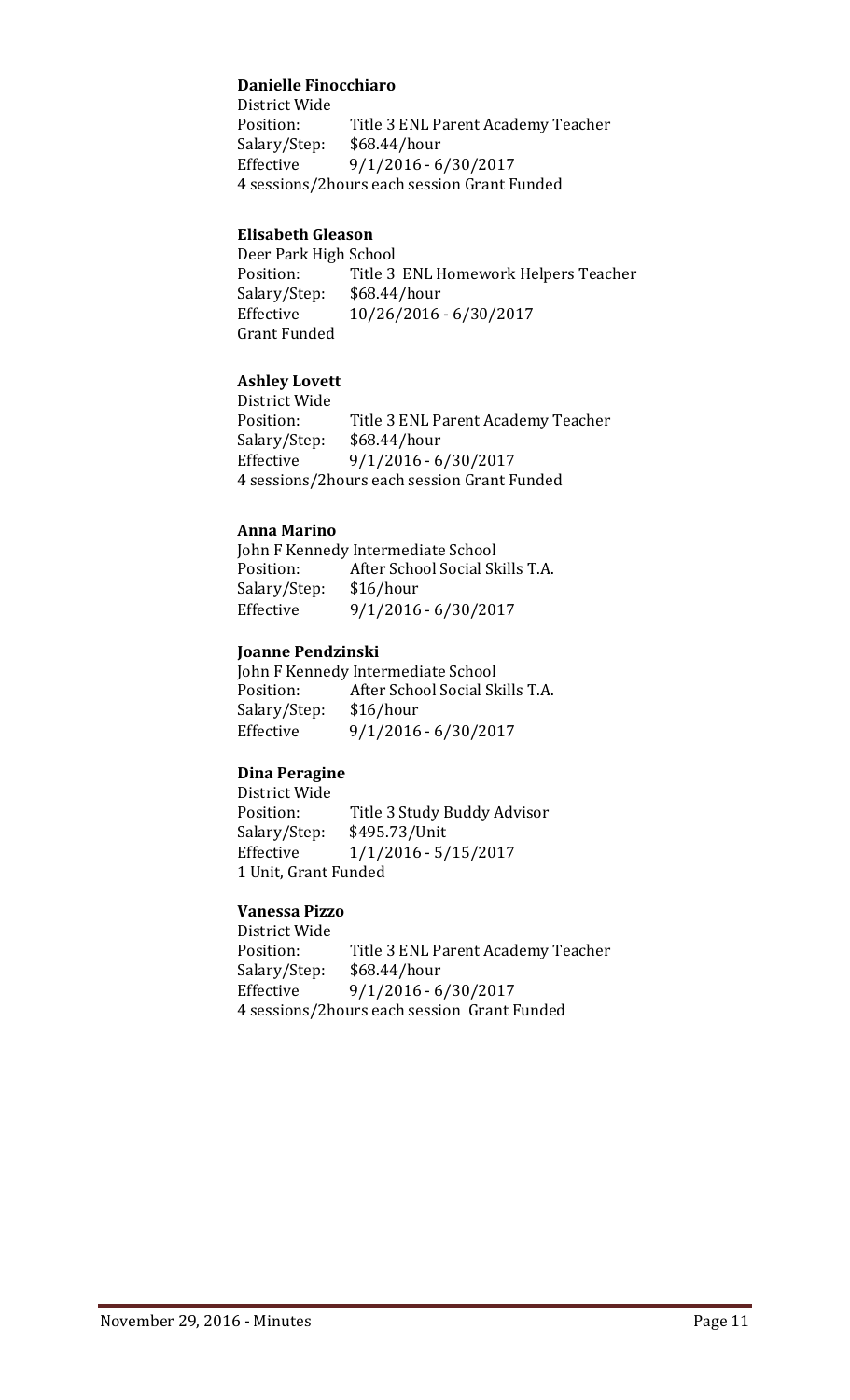# **SCHEDULE 16/BP-782 – SCHEDULES OF BILLS PAYABLE**

| General*               | #18                  | 10/31/2016 |
|------------------------|----------------------|------------|
| General*               | # 20                 | 11/30/2016 |
| Trust & Agency*        | #4                   | 10/31/2016 |
| Capital*               | #13                  | 11/30/2016 |
| Federal*               | #9                   | 11/30/2016 |
| School Lunch*          | #9                   | 11/30/2016 |
| <b>WORKERS' COMP.*</b> | Daily Check Register | 10/25/2016 |
| <b>WORKERS' COMP.*</b> | Daily Check Register | 10/26/2016 |
| <b>WORKERS' COMP.*</b> | Daily Check Register | 11/1/2016  |
| General                | # 23                 | 11/30/2016 |
| Federal                | # 10                 | 11/30/2016 |
| Capital                | # 14                 | 11/30/2016 |
| Capital                | # 15                 | 11/30/2016 |
| School Lunch           | # 10                 | 11/30/2016 |
| WORKERS' COMP.         | Daily Check Register | 11/7/2016  |
| WORKERS' COMP.         | Daily Check Register | 11/15/2016 |
| WORKERS' COMP.         | Daily Check Register | 11/15/2016 |

# **SCHEDULE D – BID AWARDS**

Bids for Bid # BDP16-023 Paper and Envelopes were received and opened at 11:00 AM on October 14, 2016.

Bids were advertised in Newsday. Forms and specifications were processed in accordance with Section 103 of the General Municipal Law and bids were solicited on the Empire State Purchasing Group website at [www.EmpireStateBidSystem.com.](http://www.empirestatebidsystem.com/)

Bids were received from the following vendors:

Contract Paper Group, Inc. Lindenmeyr Munroe Paper Mart Inc. Worldwide Paper Corp.

W.B. Mason Co., Inc.

Present at bid opening: Lauren von Ende, Purchasing Agent and Concetta Bertelle, Recorder. There were no vendors present.

It is recommended that the bid be awarded to the following vendors as the lowest responsible bidders meeting specifications (see attached pricing in file):

Lindenmeyr Munroe Sharda Paper Inc. W.B. Mason Co., Inc. Worldwide Paper Corp.

## **SCHEDULE 16-E-403 - EXPLANATION OF BUDGETARY TRANSFERS** #T9, T10 & T11

# **SCHEDULE 16-F-303 & 304 - CONTRACT REPORTS**

**SCHEDULE 11-H-16 – HOME TEACHING (regular & S/E)**  (confidential)

**SCHEDULE 11-S-16 – SPECIAL TRANSPORTATION**  (confidential)

**SCHEDULE 11-SE-16 - COMMITTEE RECOMMENDATIONS** (confidential)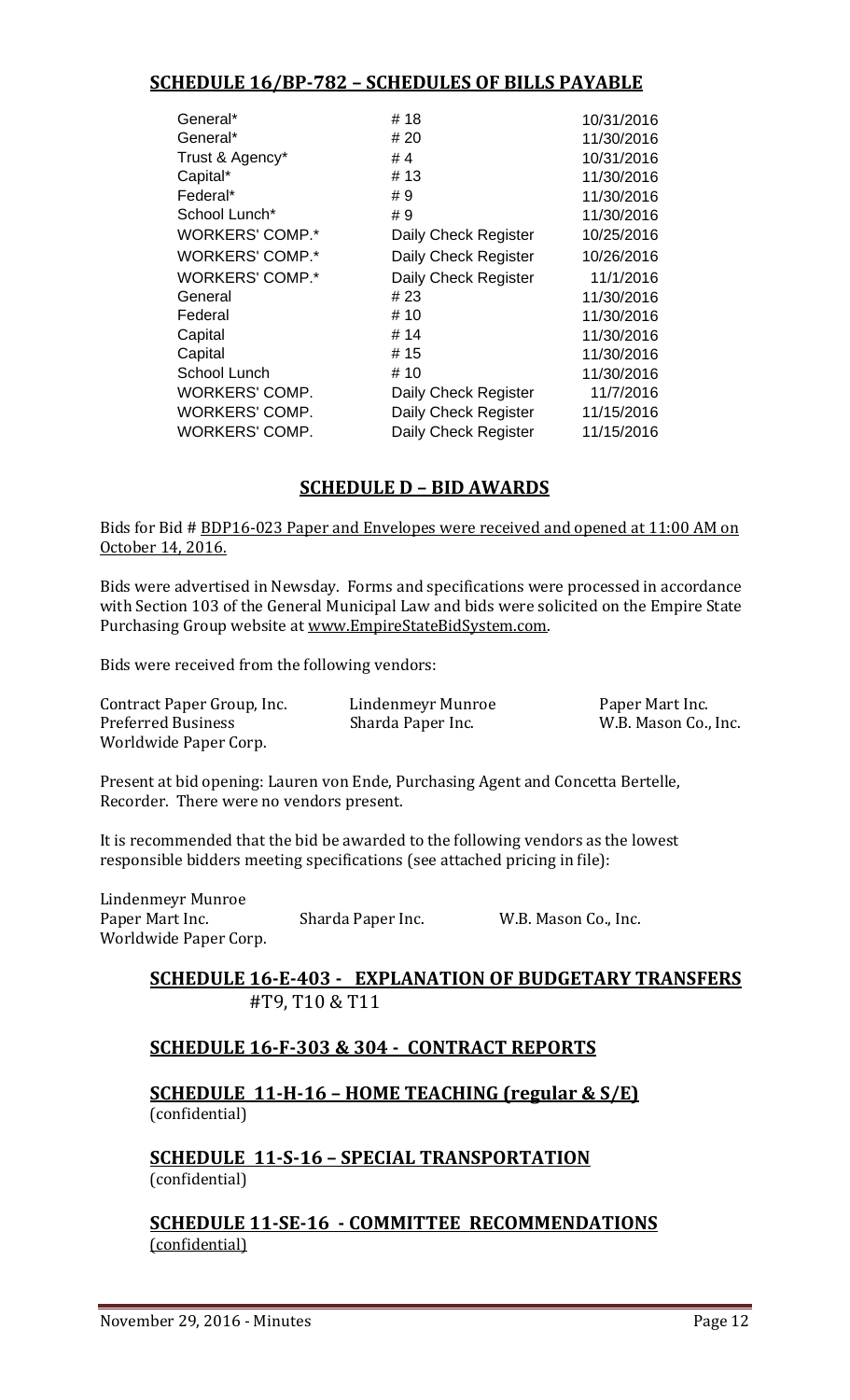**OF** *Upon a motion by Ms. Gulli Grunseich, seconded by Mr.*  **SCHEDULES** *Marino, the Board of Education approved the following receipt of schedules collectively:*

### **SCHEDULE 16-A-450 – TREASURERS REPORT**

| <b>Statement of Revenues -</b> | General Fund -<br>Federal Fund -<br>School Lunch Fund | October<br>October<br>October |
|--------------------------------|-------------------------------------------------------|-------------------------------|
| Treasurer's Report             | October                                               |                               |
| Cash Flow                      | October                                               |                               |
| Claims Audit<br>Report         | October 1, 2016 - October 31,<br>2016                 |                               |

#### **SCHEDULE 16-B-780 - APPROPRIATION BUDGET STATUS REPORT**

| Appropriation Budget Status Report | <b>General Fund -</b>         | October |
|------------------------------------|-------------------------------|---------|
|                                    | Capital Fund (Regular/Bond) - | October |
|                                    | School Lunch Fund             | October |
|                                    | Federal Fund -                | October |
|                                    |                               |         |

Extra-Classroom Activities Funds High School - Corober

Trial Balance General

July/October Workers' Comp & Unemployment Federal **Capital** Capital Energy Cons. Proj. Trust & Agency Private Purpose Trust Flexible Benefits School Lunch

Robert Frost - October

#### **DISCUSSION/ APPROVAL**

- $\triangleright$  Approved DECA club trip to Anaheim, CA 4/26-4/29/17
- $\triangleright$  Approved Boys Winter track trip to Rhode Island 12/27-28/16
- Discussed the Draft 2017-2018 Holiday School Calendar will be approved on December 13.
- December 13 BOE meeting moved to District Office (from HS) 7:30 p.m.

## **PUBLIC**

**BE Bruce Sander – Congratulations on Tenure. New Secretary of Ed-<br>HEARD** DPTA wants to stop her nomination, has no educational experiency DPTA wants to stop her nomination, has no educational experience